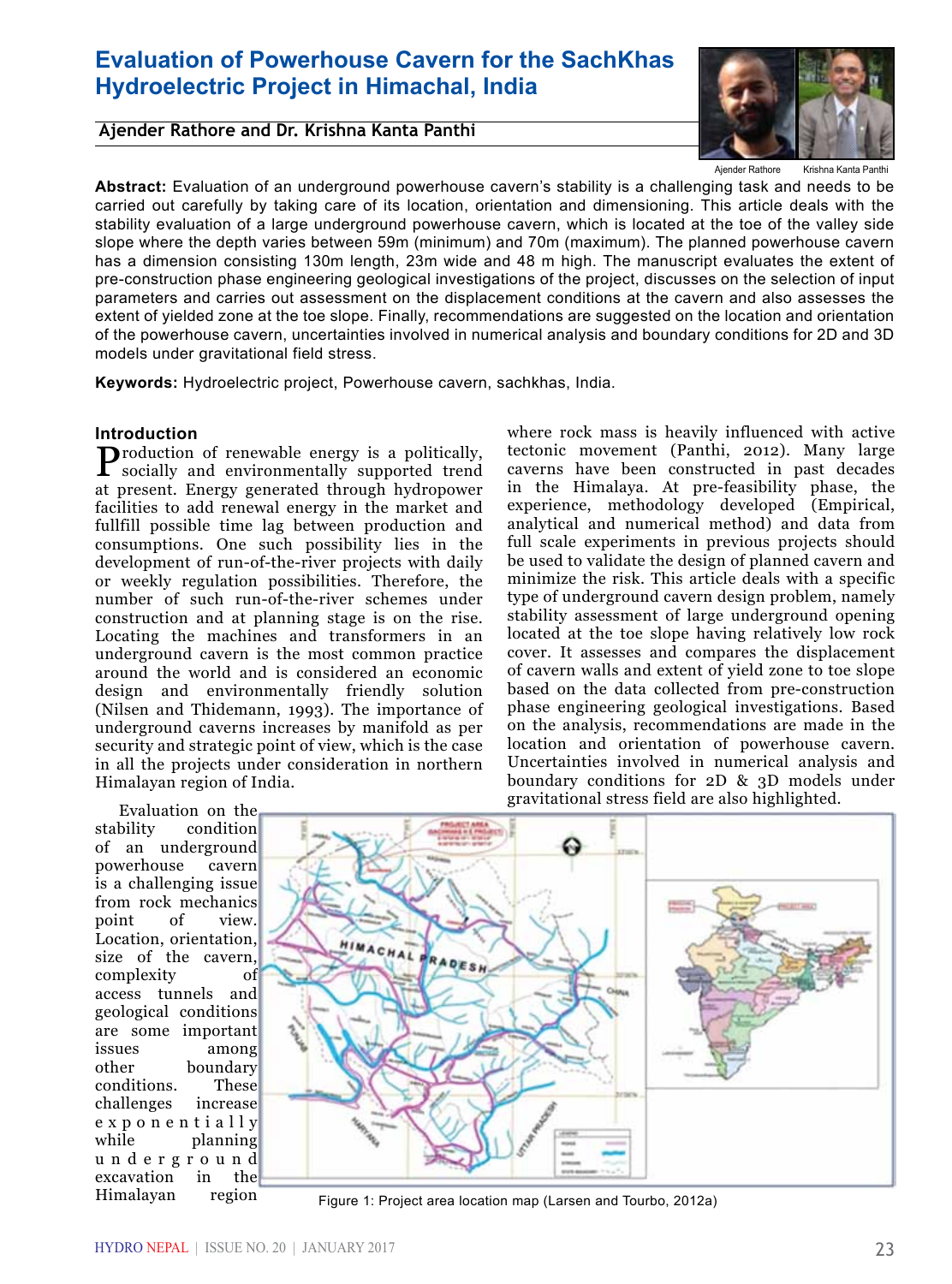## *SachKhas Hydroelectric Project*

#### *Brief about the project*

Planned SachKhas hydroelectric project (267 MW) is envisaged as a dam-toe scheme with dam and underground powerhouse located on Chenab river in the Pangi valley of Himachal Pradesh (Larsen and Tourbo, 2012a) and lies at an elevations ranging from 2149m to 2219m asl (Figure 1).

## *Project geology*

.

SachKhas Project area constitutes a part of the Pangi Valley and is characterized by rugged terrain comprising high ranges, deep valleys, escarpments and cliff faces. The area constitutes a part of great Himalayan range, older folded cover sequence and crystalline complex over printed by Himalayan fold thrust movement, covering a stretch of Chandra-Bhaga Valley. The altitude of the area varies from 2150m and 6000m. Project area falls in the Tethyan Himalayas having Higher Himalayan Crystalline Sequences as basement, which is extended from Pangi Valley, Chamba in the northwest to Kinnaur in the southeast (Larsen and Tourbo, 2012b). The project geology belongs to Precambrian Chlorite biotite Zone as shown in Figure 2.



Figure 2. Regional Geological map of Chamba Basin with marked project location (Larsen and Tourbo, 2012b).

The project area is in seismically active regions of the Himalayas. It is continuously under stress and has been experiencing frequent crustal adjustment since the last phase of the Himalayan Orogeny. The rock mass encountered in the drift and in the drill holes are hard and fresh, grey color quartzite,

diamictite and phyllite interbands with two plus random joint sets. The proposed powerhouse cavern is likely to encounter fresh and hard quartzite (55% to 60%), diamictite and phyllitic quartzite (30% to 35%) in 80 to 85% reach, phyllite in 10% reach and sheared and shattered rock mass in 5% reach (Larsen and Toubro, 2012b). The underground cavern will be located in grey quartzite, diamictite and phyllitic quartzite bands. The foliation strikes at N125E and has dip with 35 - 76 degrees' south-west.

#### *In-situ stress and rock mechanical properties*

The project is located in seismically active western Himalayan region, which is continuously under stress and experiencing frequent crustal adjustment. The in-situ stress measurement in the powerhouse cavern area was done by hydraulic fracturing test. In-situ stress measurement result at power house site is shown in Table 1.

| <b>Results</b>                                   | Values<br>(MPa) | <b>Remarks</b>                              |
|--------------------------------------------------|-----------------|---------------------------------------------|
| l In-situ Vertical<br>Stress (σν)                | 1.60-2.04       | Based on overburden<br>range from 59m-75m   |
| Maximum Horizon-<br>tal principal stress<br>(σH) | 10              | Orientation of oH varies<br>N50°E to N86°E. |
| Minimum Horizontal<br>principal stress (oh)      | 5.88            |                                             |

Table 1: In-situ stresses at power house site (AECS, 2014).

Rock core samples from different bore holes of SachKhas project were collected and transported to laboratory for carrying out test on the mechanical properties of intact rock. The results of such tests are presented in Table 2.

| <b>Tests</b>             |                                |               | Units  |
|--------------------------|--------------------------------|---------------|--------|
|                          | <b>Bulk Density</b>            | 2.72          | t/m3   |
| <b>Index Tests</b>       | Water Content at<br>saturation | $0.20 - 0.32$ | $\%$   |
|                          | Porosity                       | 0.51          | $\%$   |
| Uniaxial                 | Dry Condition                  | $54 - 85$     | MPa    |
| Compressive<br>Strength  | Saturated condition            | $53 - 83$     | MPa    |
| Tensile Strength         |                                | $10 - 13$     | MPa    |
| Modulus of<br>Elasticity |                                | $45 - 67$     | GPA    |
| Poisson's Ratio          |                                | 0.20          |        |
| Cohesion (c)             |                                | $5 - 10$      | MPa    |
| Friction angle<br>(Ф)    |                                | 46-51         | Degree |

Table 2: Laboratory test results (Larsen and Tourbo, 2012a & 2012b).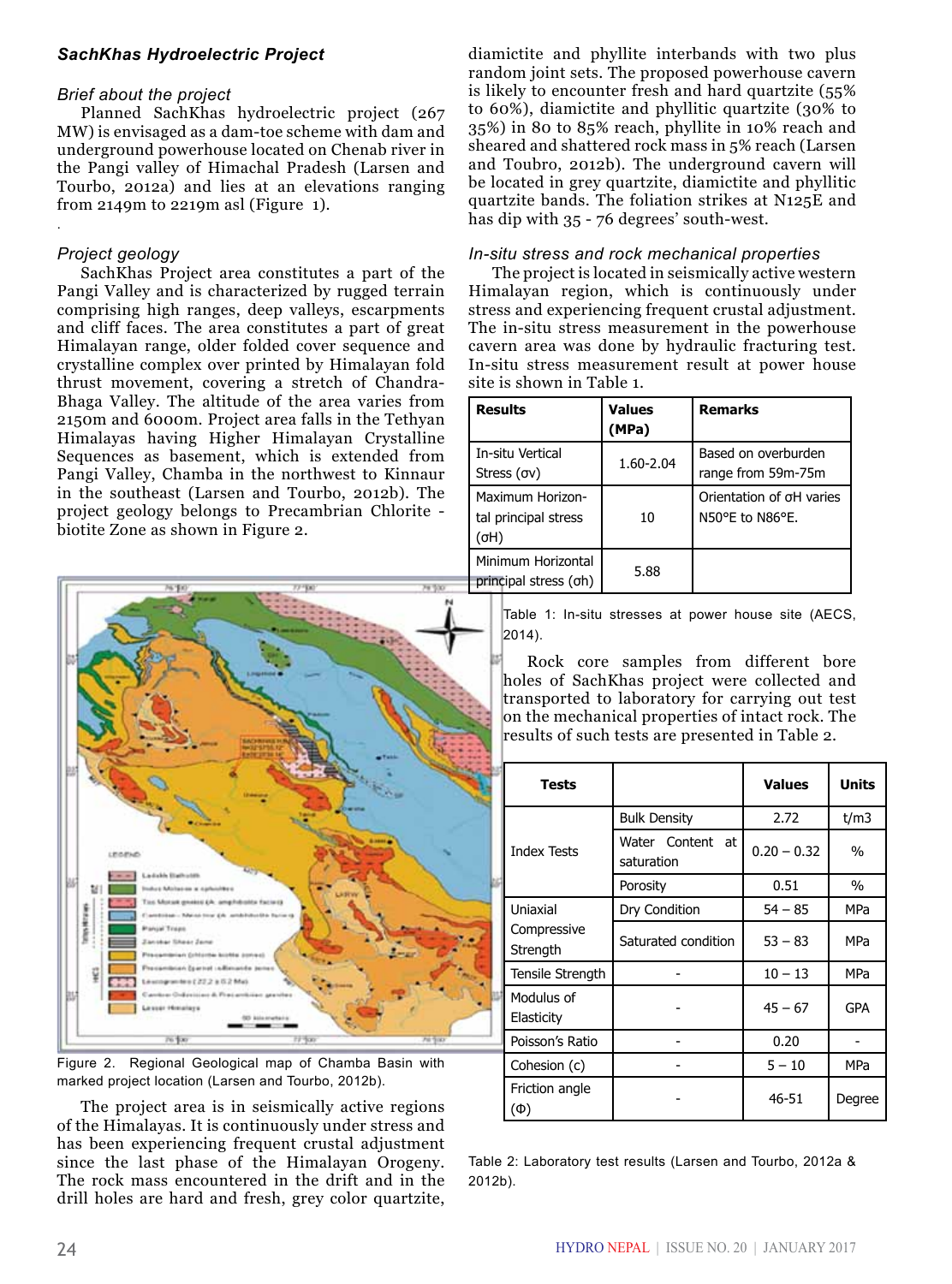#### **Stability Assessment**

Stability assessment is done by different methods depending upon the type of failure. There are two distinct types of failure that occur in the roof and wall of the underground cavern; i.e. structurally controlled instability (Hammett and Hoek, 1981; Hoek 2007) and stress induced instability (Nilsen and Palmström, 2000; Nilsen and Thidemann, 1993). To carry out stability assessment both conventional analysis and numerical modelling was carried out for the powerhouse cavern.

## *Conventional methods*

Predicting stability of cavern associated to insitu stress is very important. Analytical approach of Kirsch's equation is used to calculate tangential stress condition in the cavern and the calculated results are shown in Table 3. Hoek and Brown (1980) suggested empirical approach to calculate the magnitude of tangential stress in roof and wall was also used (Table 4).

| $  \sigma1$ [MPa] | $\sigma$ 3[MPa] | σθmax[MPa]  |
|-------------------|-----------------|-------------|
| $15.91 - 6.97$    | 1.60-2.04       | 16.13-18.87 |

Table 3: Maximum tangential stress on the cavern contour based on Kirsch's equations.

| A | в   | σz [MPa]                | $\sigma$ θr<br>[MPa] | σθw [MPa]                |
|---|-----|-------------------------|----------------------|--------------------------|
|   | 1.5 | $3.7 - 3.4$ 1.60 - 2.04 | $22.08 -$<br>25.07   | $(-3.52) -$<br>$(-3.87)$ |
|   |     |                         |                      |                          |

Table 4: Tangential stress in roof and walls calculated from the empirical method from Hoek and Brown (1980).

The rock mass classification systems such as Q-system introduced by Barton et at (1974), modified RMR introduced by Bieniawaski (1989) and GSI introduced by Hoek (1994) are common empirical methods that can be used to assess the quality of rock mass and predict rock support need for the underground cavern, in particular to estimate rock support requirement during planning phase of the project. Table 5 and Table 6 give rock mass quality that is assumed to be met in the underground cavern.

| <b>Rock Type</b>                 | %<br>reach | <b>Rock mass Qual-</b><br>ity Index (Q) |
|----------------------------------|------------|-----------------------------------------|
| Fresh and hard quartzite         | 55-60      | 7.8-3.6                                 |
| Diamictite & phyllitic quartzite | $30 - 35$  |                                         |
| Phyllite                         | $5 - 10$   | $1.6 - 5.5$                             |

Table 5: Rock mass quality in the area of the powerhouse complex from the Q-system

| <b>System</b> | Value     | <b>Rock Class</b> | <b>Description</b> |
|---------------|-----------|-------------------|--------------------|
| GSI           | 48-58     | <b>Blocky</b>     | Fair Rock          |
| <b>RMR</b>    | $53 - 63$ |                   | Fair Rock          |

Table 6: Rock mass quality from RMR and GSI values used in Empirical and numerical analysis.

RMR system recommends systematic bolts with 4m long and spaced at 1.5-2m in crown and walls with wire mesh in crown. However, this recommendation is for an underground opening with 10m diameter. Therefore, support chart given in Q-system is used to preliminarily define the rock support needed for the Cavern (Table 7).

|      |      | Span<br>/ESR | <b>Correction</b><br>for wall<br>support | <b>Support</b>                                      |
|------|------|--------------|------------------------------------------|-----------------------------------------------------|
| Roof | Fair | 23           |                                          | 6 m bolts, c/c 2.0 m.<br>$E = 500$ shotcrete: 7 cm  |
|      | Poor |              |                                          | 6 m bolts, c/c 1.7 m.<br>$E=700$ J shotcrete: 12 cm |
|      | Fair | 48           | 2.5                                      | 10 m bolts, c/c 2.5 m.<br>E=700J shotcrete: 7 cm    |
| Wall | Poor |              |                                          | 10 m bolts, c/c 2.0 m.<br>E=700J shotcrete: 12 cm   |

Table 7: Recommended support from the Q system.

#### *Unwedge analysis*

In the analysis and detailed modelling of the SachKhas HEP powerhouse cavern the numerical methods such as Unwedge, RS-2D and RS-3D software have been used.

The required jointing parameters for structurally controlled instability analysis are presented in Figure 3. The longitudinal axis of the cavern is orientated at N55°E and the orientation of foliation is N125°E and has dip direction 35°- 76°SW. In addition, there exist two other cross joint sets as indicated in Figure 3.



Figure 3: Stereographic projection of jointing conditions with cavern alignment.

Considering uncertainty related to joint orientation, engineering geological properties and cohesion, probabilistic Unwedge analysis is performed. The potentials results on the most critical wedges are based on the finding from maximum support pressure required, maximum wedge depth,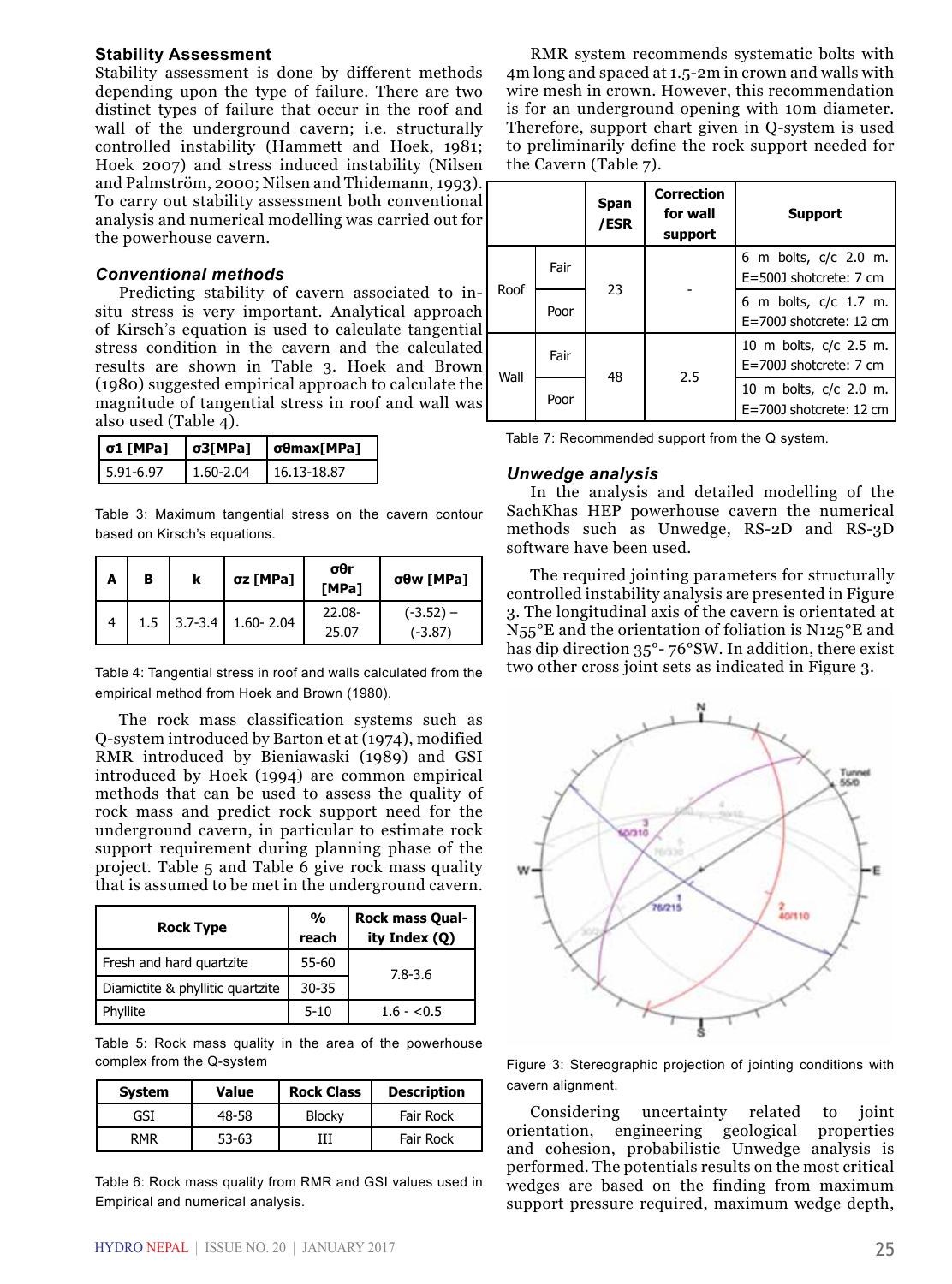and minimum factor of safety and probability of failure. Certain results show very critical values, however, the cumulative probability of such critical values is very low. Hence, critical values with very low cumulative probability are used to design support system.

Unwedge result shows maximum required support pressure of 0.026 MPa, maximum wedge depth of 5.8m and wedge weight in the roof ranges from between 0.066 and 0.147 MN. Figure 4 shows minimum factor of safety for the wedge failure on the roof of the cavern.



Figure 4: Results of Unwedge on minimum factor of safety at each segment.

Figure 5 shows probability of failure for each segment that was analysed, which is the ratio of the number of failed wedges and the number of samples.



Figure 5: Results of Unwedge on probability of failure for each segment.

rock bolt support system design in the underground cavern before moving with stress induced instability analysis. Generally, in the design of an underground infrastructure support system, a combined method of rock bolt and shotcrete is applied.

The application of rock bolts increased the factor of safety of the most critical wedges and decreased the probability of failure, which confirms the effectiveness of applied rock bolts.

#### *RS-2D and RS-3D analysis*

In the numerical modelling, a finite element software package was used. RS-2D and 3D represent both two-dimensional and three-dimensional finite element programs used for rock engineering application where multi stage and complex models can be created and analysed quickly. Modelling is carried out as plane stain analysis using Gaussian eliminator as solver type. Both elastic and plastic material properties are applied in the analysis. Redistribution of stresses and strength factor of material was analysed using elastic material. Displacement and rock mass failure was examined using plastic material, which allows the material to yield. Sensitivity analysis was done to check the influence of input parameters on the results.

In the numerical analysis, input parameters of the model and support system are prerequisites. Table 9, Table 10, Table 11, Table 12, Table 13 and Table 14 show inputs for in-situ stress condition including locked in stresses, material properties, rock mass properties, residual rock mass parameters, rock bolt properties and support properties used in numerical modelling.

| $\sigma1(MPa)$ | $\sigma$ 2(MPa) | $\sigma$ 3(MPa) |
|----------------|-----------------|-----------------|
| 9.42           | 6.44            | 1.82            |
| (out of plane) | (in plane)      | (in plane)      |

Table 9: Stress situation applied in the numerical model in RS-2D and RS-3D (AECS, 2014).

| <b>Location</b> | Type          | Length $*$<br>(m) | <b>Spacing</b><br>(m) | <b>Diameter</b><br>(mm) | Tensile<br>Capacity (MN) | <b>Yield Strength</b><br>(MN) |
|-----------------|---------------|-------------------|-----------------------|-------------------------|--------------------------|-------------------------------|
| Roof            | Grouted Dowel | b                 | $1.5 \times 1.5$      | 21.7                    | 0.25                     | 0.14                          |

Table 8: Rock bolt properties applied in Unwedge model (DSI, 2016)

The design parameters of the rock bolt in the roof and the wall of the powerhouse cavern are determined on the basis of relative operational mechanism as suggested by Gharavi and Shafienzadeh (2008). The parameters considered consist bolt length, bolt spacing, support pressure on the bolt, bolt load, bolt diameter and load capacity of each boalt (Table 8). The achieved results define preliminary

| Parameters      | <b>Value</b> |
|-----------------|--------------|
| <b>UCS</b>      | 83.02 (MPa)  |
| l E-Modulus     | 67.96 (GPa)  |
| Poisson's ratio | 0.20         |
| GST             | 58           |

Table 10: Locked in stresses calculated from principal stresses in the Power house cavern area.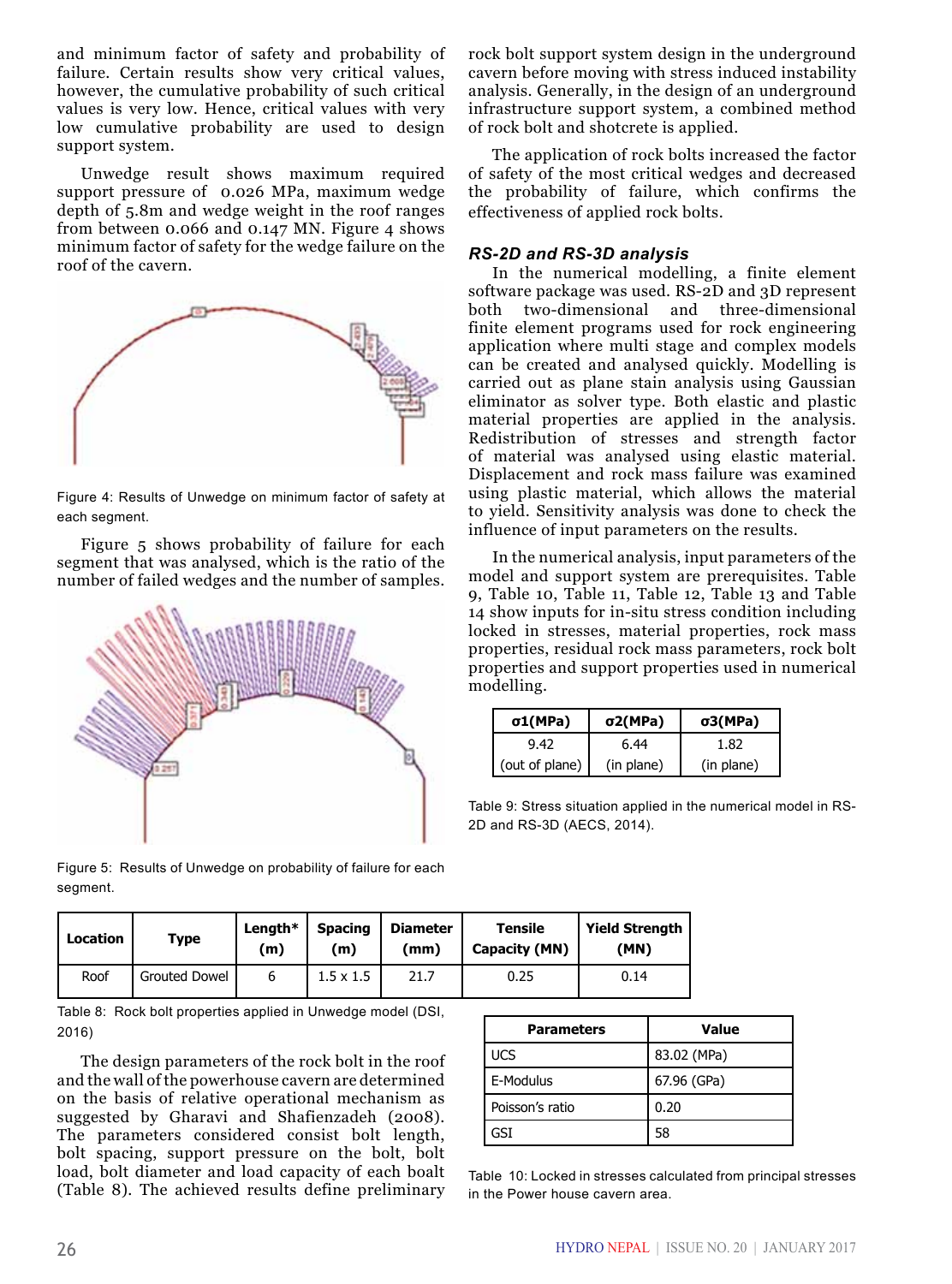| <b>Locked in Stress</b> |              |  |
|-------------------------|--------------|--|
| In Plane                | Out of plane |  |
| 5.98                    | 8.96         |  |
| 7.64                    | 7.30         |  |

Table 11: Material properties obtained from laboratory tests and field mapping (Larsen and Tourbo, 2012b).

| Parameter       | <b>Undisturbed zone</b> | <b>Disturbed Zone</b> |
|-----------------|-------------------------|-----------------------|
| mb              | 4.46                    | 2.70                  |
| s               | 0.0094                  | 0.0036                |
| a               | 0.503                   | 0.503                 |
| <b>Dilation</b> |                         | 0.05                  |
| Erm (GPa)       | 32.25                   | 16.47                 |

Table 12: Rock mass properties applied in the numerical model

| <b>Parameter</b> | <b>Undisturbed zone</b> | <b>Disturbed Zone</b> |
|------------------|-------------------------|-----------------------|
| mr               | 147                     | 0.38                  |
|                  | 0.0003                  | 0.000015              |
|                  | በ 53                    | 0.55                  |

Table 13: Residual rock mass parameters applied in the numerical model.

| <b>Location</b> | <b>Type</b>               | Length<br>(m) | <b>Spacing</b><br>(m) | <b>Diameter</b><br>(mm) | Tensile<br>Capacity (MN) | <b>Bolt Modulus</b><br>(GPa) |
|-----------------|---------------------------|---------------|-----------------------|-------------------------|--------------------------|------------------------------|
| Roof/ wall      | Fully bonded<br>(CT-bolt) | 6/10          | $1.5 \times 1.5$      | 33(1)                   | 0.38(1)                  | 200(2)                       |

Table 14: Rock Bolt properties applied in the model



Figure 6: Cavern profile and excavation stages (RS-2D and RS-3D).

The modelling of rock support consisting shotcrete with 15 cm thick in the roof and 12 cm thick in the walls and systematic bolt was considered installed immediately after excavation. To simulate shotcrete, standard beam liner principle was used, which considers flexural rigidity (resistance to bending). Timoshenko beam formulation was used for beam elements to account for transverse shear deformation effects.The Estimated elasticity modulus and poison's ration for the shotcrete was 30 GPa and 0.2, respectively. Estimated other mechanical properties such as compressive strength, residual compressive strength and peak tensile strength were 35 MPa, 5 MPa and 5 MPa, respectively. In general, large scale caverns are excavated in several stages. The scope of performing this task is to find overall stability. Hence, excavation stages have been reduced as compared to the actual excavation plan, which is shown Figure 6.

In 2D numerical analysis has shown that the maximum tangential stress (σθmax) in the periphery of the cavern of 23.04 MPa and the ratio between the maximum tangential stress and uniaxial compressive strength (σθmax/UCS) of 0.28, which is favourable condition and no spalling may occur. In addition, negative stresses are generated at the cavern wall

and crest of slope, which may cause some stability problem due to tensional cracks at crest of the slope resulting in minor shear failure. According

to Hoek and Brown (1980) once such tensile failure occurs in slopes having weak rock mass these are not a big cause of concern as they are local in nature since there will be a stress relief and re-establishment of equilibrium in the changed environment. However, tension due to negative stresses might cause some stability problems in caverns.

A plastic model was also analysed to assess the degree of damage when the material was allowed to yield. Figure 7 shows the extent of yielded elements along the periphery of the powerhouse cavern. It was observed that most of the deformation was concentrated in the cavern wall and the maximum deformation registered by the modelling was 50 mm, which may be considered acceptable and can easily be controlled by the recommended support system. It was noticed that some bolts and shotcrete liner elements yielded in the disturbed zones indicating that the applied support in the model is active and in function. The tensile failure observed in the applied support was believed to be due to increased deformation in the cavern wall as the cavern has relatively large span (23m) and relatively high horizontal stresses.

RS-3D analysis uses similar parameters as of RS-2D. Model setup and input data used were mostly same apart from mesh and displacement properties. The model result indicated maximum tangential stress of 24.84 MPa and ratio between the maximum tangential stress and uniaxial compressive strength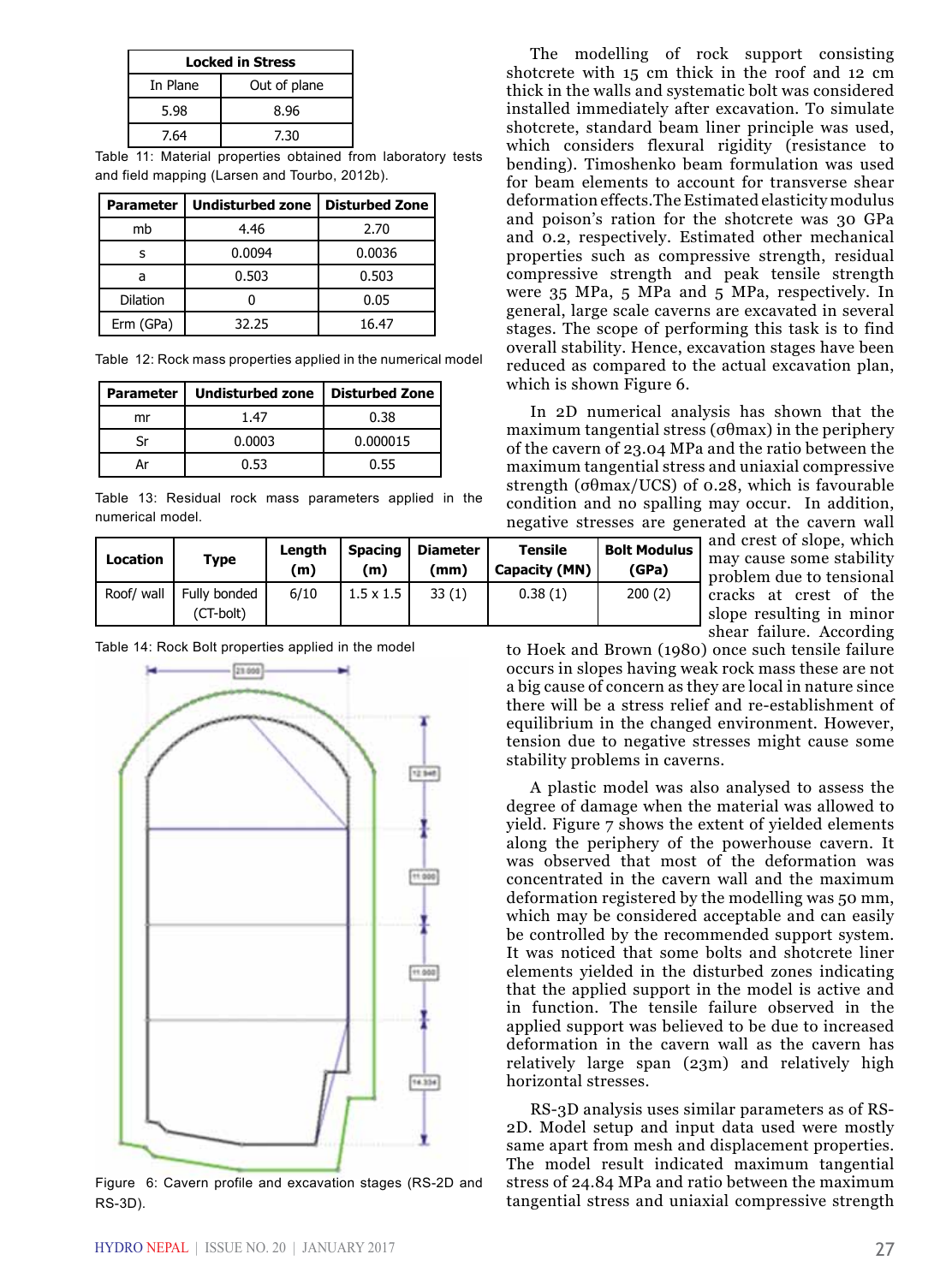of 0.30, which is similar to that of RS-2D analysis. The depth of brittle failure and extent of yielded elements were more confined and less critical compared to 2D numerical analysis results (Figure 8).



Figure 7: Analysis results on yielded elements in an unsupported cavern.

levels of almost 1% or greater are signs for onset of instability and hence demand for suitable rock support (Hoek, 2001). The deformation observed at the cavern was within acceptable limit. Hoek and Moy (1993) have discussed about the yielded zone of powerhouse caverns located close to the toe slope and gave recommendations to adjust the rock support based on the actual stability condition during cavern excavation. Similarly, all yielded bolt elements were restrained within the disturbed zone, which constitutes  $1/2$  to  $1/3$  of rock bolt lengths in cavern roof and walls. This is not considered as a critical state for the stability of the caverns (Panthi, 2016). Very limited shotcrete elements were yielded, which may be due to assumed high compressive strength and high horizontal compressions stresses.



Figure 8: Analysis results on yielded elements in an unsupported state showing tensile and shear failure.

In RS-3D analysis the deformation magnitude ranged between 2 to 2.5 cm in the roof and wall area, which is less than that of RS-2D analysis. Yielding of bolts has shown similar results as of 2D analysis and no shotcrete liner element were observed yielded in the roof and wall, and total displacement was reduced to 1.5 cm only in the cavern wall facing away from the valley.

An analysis carried out using data inputs for the worst case scenario indicated that the rock mass around the cavern yielded in both shear and tension to an extent which may cause over break in the cavern roof and wall. The support elements provided were yielded beyond safe limits and the deformation on the cavern contour increased by 4 to 5 times. Therefore, it is highlighted here that selection of input variables plays an important role in analysing stability of the cavern.

## **Discussions and Uncertainties**

The maximum total deformation on the cavern without installed support was 8 cm, which represents strain level of 0.35 %. Strain

Therefore, it is important that good quality control should be made while applying steel-fibre shotcrete.

It is highlighted that stability analysis made by using numerical models are dependent on the quality of input parameters. Hence, it is important to understand that uncertainties in input parameters will lead to inaccuracy in numerical model results. Keeping this in mind, a sensitivity analysis was carried out in order to see which parameters influence stability the most. This was done for the model without any rock support applied and with inputs representing both worst and best case scenario (Table 15).

|                                       | <b>Yielded mesh</b><br>elements (% increase) | <b>Maximum total</b><br>displacement [cm] |  |  |
|---------------------------------------|----------------------------------------------|-------------------------------------------|--|--|
| Best estimate                         | 1342                                         |                                           |  |  |
| Worst case                            | 2033 (51)                                    | 17                                        |  |  |
| Worst<br>(Resi.<br>case<br>E-modulus) | 2176(62)                                     | 56                                        |  |  |

Table 15: Yielded mesh elements in percent for best and worst case scenario and maximum total displacement.

The quality of stability analysis depends on the accuracy of magnitude and direction of the in-situ stresses since failure zone that forms around the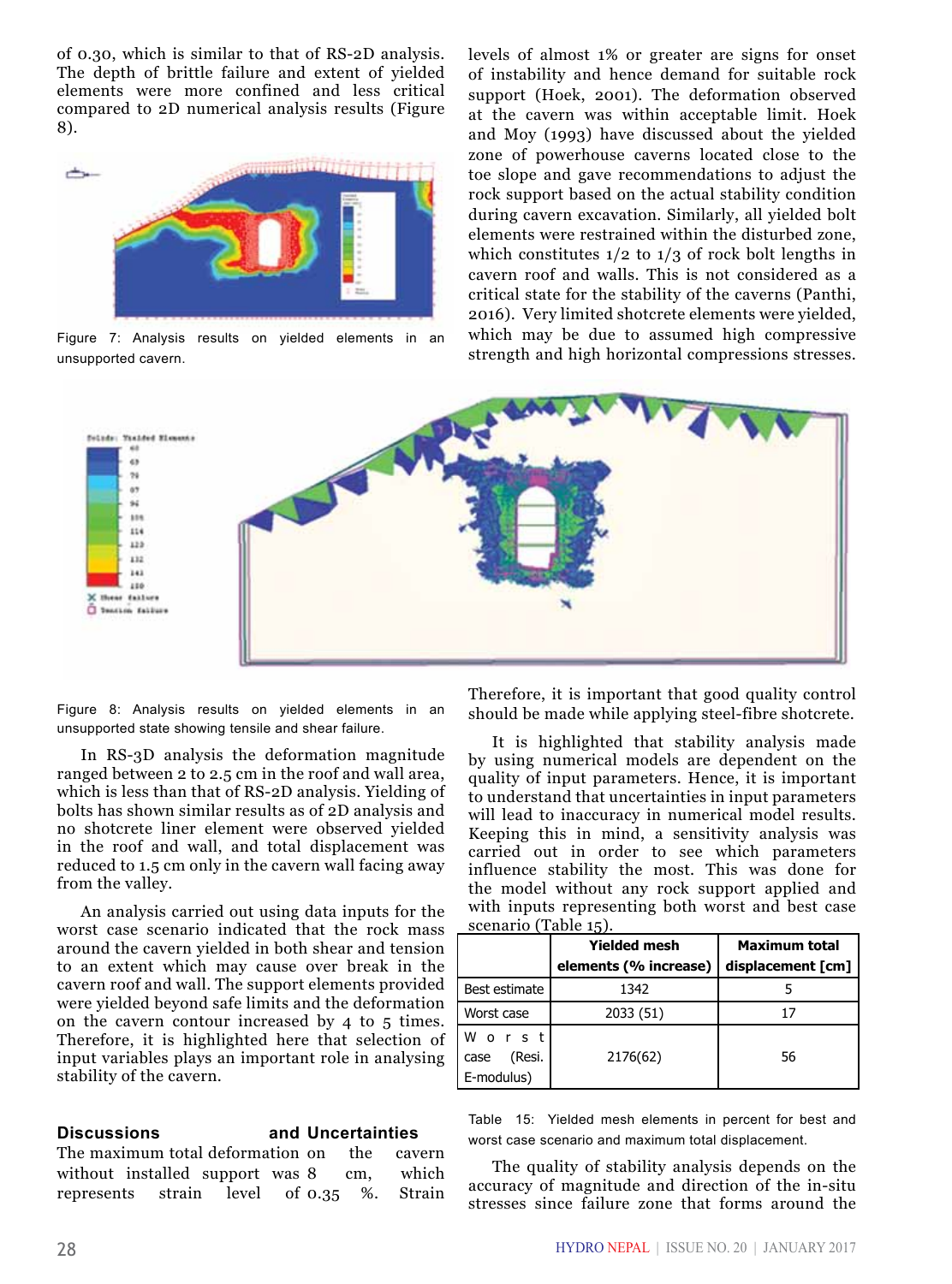cavern is a function of far-field stresses, strength of rock mass and geometry of the opening. Projection of horizontal stresses into relevant cross section is a tricky task as it disregards shear stresses.

It is relatively difficult to achieve accurate calculations of the stress distribution using empirical and analytical approaches. Hoek and Brown (1980) proposed empirical method has shown comparable results to the numerical analysis (Table 16).

representative input parameters of in-situ stresses, rock mechanical properties and properties of support material. It is also highlighted that one should not rely only on a single stability analysis method while designing an underground cavern. It is recommended to use multiple approaches such as used in this manuscript.

**- -**

| <b>Maximum Tangential Stress (MPa)</b>                                             |       |                                       |                                                 |  |  |
|------------------------------------------------------------------------------------|-------|---------------------------------------|-------------------------------------------------|--|--|
| <b>Kirsch's Equation</b><br><b>Hoek and Brown</b><br>(1980) (average)<br>(average) |       | <b>Numerical</b><br>results (average) | <b>Numerical results</b><br>(No disturbed zone) |  |  |
| 17.5                                                                               | 23.57 | 23.94                                 | 30.43                                           |  |  |

*Ajender Rathore has completed his MSc study in Hydropower Development in 2016 from the Norwegian University of Science and Technology (NTNU),* 

*Trondheim, Norway. He has three*  Table 16: Comparis on of calculated stress distribution from analytical, empirical and *years of experience in construction supervision and design for*  numerical methods.

Numerical analysis shows better results to describe depth of failure in comparison to equations for depth of failure. The assessment carried out suggests that the uncertainties involved in predicting failure extent in caverns located at shallow depths and near the toe slope is considerable. Hence, the equation for depth of failure should be applied carefully when planning powerhouse cavern near the toe slope.

Table 17 compares systematic rock bolt estimated using different analysis approaches showing certain level of uncertainty in the use of each approach.

*Hydropower Projects in India.* 

*Krishna Kanta Panthi is an Associate Professor in Geological Engineering at the Norwegian University of Science and Technology (NTNU) since 2008. He has long design, construction and research experience in tunnelling and hydropower development in the Himalaya and around the world. He is an author of many scientific papers published in internationally recognized journals and conferences.*

*Corresponding E-mail: krishna.panthi@ntnu.no*

| Method of analysis   Location |           | <b>Type</b>           | Length $(m)$ | Spacing (m)                           |    | Diameter (mm)   Tensile Capacity (MN) |
|-------------------------------|-----------|-----------------------|--------------|---------------------------------------|----|---------------------------------------|
| Unwedge                       | Roof      | Fully grouted   6     |              | $1.5 \times 1.5$                      | 22 | 0.25                                  |
| RMR system                    | Roof/wall | Fully grouted $ 4/4 $ |              | $2.0 \times 1.5$                      | 20 | 0.25                                  |
| O-system                      | Roof/Wall | Fully grouted         | 6/10         | $1.7 \times 1.7 / 2.0 \times 2.0$   - |    |                                       |
| Numerical                     | Roof/Wall | Fully grouted         | 6/10         | $1.5 \times 1.5$                      | 33 | 0.38                                  |

Table 17: Comparison of Rock bolts from different approaches.

## **Conclusions**

The stability assessment of the powerhouse cavern of Sach Khas hydropower project was carried out using empirical, analytical and numerical approaches and the results are compared. Empirical and analytical approaches have provided primary estimation rock support needed for a stable cavern. Such information is crucial for 2D and 3D numerical analysis, which will help enhance the quality of assessment since numerical analysis considers many different variables related to in-situ stress, rock mechanical properties and support material properties in one single basket. The analysis also indicated that appropriate settings within numerical software programs are essential including accurate geometrical information of the underground opening in focus, especially in regards with its location. The step-wise assessment and evaluation process should be followed to achieve good results for underground structure especially located in Himalayan geological conditions. Hence, the real uncertainty is related to the selection of

#### **References**

- AECS. 2014. Report on hydraulic fracturing tests in the power house drift of proposed Sach Khas H.E. Project, Himachal Pradesh.A report produced by AECS Engineering and Geotechnical Services Pvt. Ltd
- Barton N., Lien R. and Lunde J. 1974. Engineering classification of rock masses for the design of tunnel support. Rock mechanics,  $6(4)$ , pp. 189-236.
- Bieniawski Z.T. 1989. Engineering rock mass classifications: a complete manual for engineers and geologists in mining, civil, and petroleum engineering. John Wiley & Sons.
- Gharavi M. and Shafiezadeh N. 2008. A Comparison of underground opening support design methods in jointed rock mass. International Journal of Engineering. Transactions B: Applications, 21(3), pp. 235-248.
- Hammett R. and Hoek E. 1981. Design of large underground caverns for hydroelectric projects with particular reference to structurally controlled failure mechanisms. Proceedings: Recent Developments in Geotechnical Engineering for Hydro Projectspp, pp 192-206. Edited by Kulhawy FH.
- Hoek E. 1994. Strength of rock and rock masses and